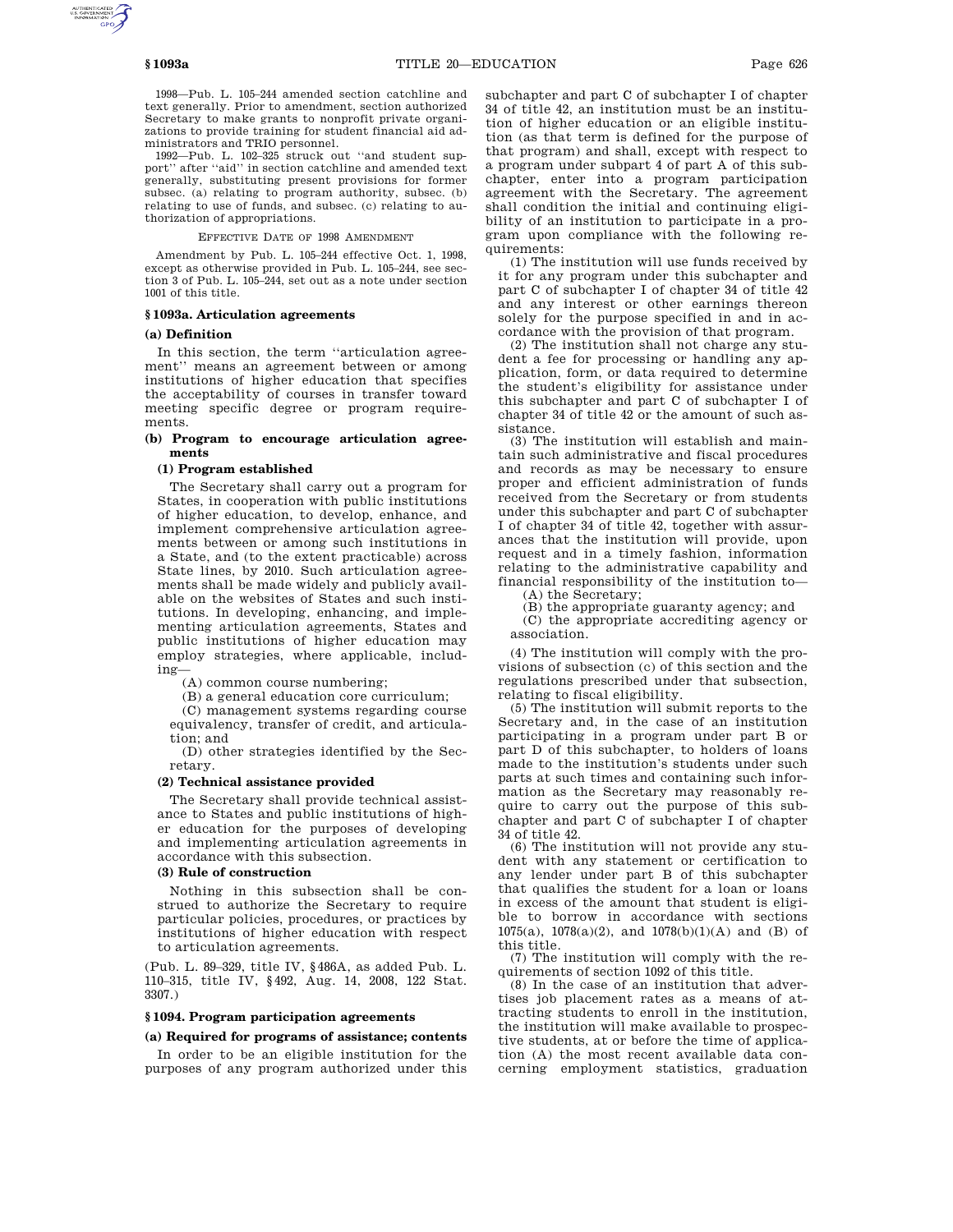statistics, and any other information necessary to substantiate the truthfulness of the advertisements, and (B) relevant State licensing requirements of the State in which such institution is located for any job for which the course of instruction is designed to prepare such prospective students.

(9) In the case of an institution participating in a program under part B or C of this subchapter, the institution will inform all eligible borrowers enrolled in the institution about the availability and eligibility of such borrowers for State grant assistance from the State in which the institution is located, and will inform such borrowers from another State of the source for further information concerning such assistance from that State.

(10) The institution certifies that it has in operation a drug abuse prevention program that is determined by the institution to be accessible to any officer, employee, or student at the institution.

(11) In the case of any institution whose students receive financial assistance pursuant to section 1091(d) of this title, the institution will make available to such students a program proven successful in assisting students in obtaining a certificate of high school equivalency.

(12) The institution certifies that—

(A) the institution has established a campus security policy; and

(B) the institution has complied with the disclosure requirements of section 1092(f) of this title.

(13) The institution will not deny any form of Federal financial aid to any student who meets the eligibility requirements of this subchapter and part C of subchapter I of chapter 34 of title 42 on the grounds that the student is participating in a program of study abroad approved for credit by the institution.

(14)(A) The institution, in order to participate as an eligible institution under part B or C of this subchapter, will develop a Default Management Plan for approval by the Secretary as part of its initial application for certification as an eligible institution and will implement such Plan for two years thereafter.

(B) Any institution of higher education which changes ownership and any eligible institution which changes its status as a parent or subordinate institution shall, in order to participate as an eligible institution under part B or C of this subchapter, develop a Default Management Plan for approval by the Secretary and implement such Plan for two years after its change of ownership or status.

(C) This paragraph shall not apply in the case of an institution in which (i) neither the parent nor the subordinate institution has a cohort default rate in excess of 10 percent, and (ii) the new owner of such parent or subordinate institution does not, and has not, owned any other institution with a cohort default rate in excess of 10 percent.

(15) The institution acknowledges the authority of the Secretary, guaranty agencies, lenders, accrediting agencies, the Secretary of Veterans Affairs, and the State agencies under subpart 1 of part G of this subchapter to share

with each other any information pertaining to the institution's eligibility to participate in programs under this subchapter and part C of subchapter I of chapter 34 of title 42 or any information on fraud and abuse.

(16)(A) The institution will not knowingly employ an individual in a capacity that involves the administration of programs under this subchapter and part C of subchapter I of chapter 34 of title 42, or the receipt of program funds under this subchapter and part C of subchapter I of chapter 34 of title 42, who has been convicted of, or has pled nolo contendere or guilty to, a crime involving the acquisition, use, or expenditure of funds under this subchapter and part C of subchapter I of chapter 34 of title 42, or has been judicially determined to have committed fraud involving funds under this subchapter and part C of subchapter I of chapter 34 of title 42 or contract with an institution or third party servicer that has been terminated under section 1082 of this title involving the acquisition, use, or expenditure of funds under this subchapter and part C of subchapter I of chapter 34 of title 42, or who has been judicially determined to have committed fraud involving funds under this subchapter and part C of subchapter I of chapter 34 of title 42.

(B) The institution will not knowingly contract with or employ any individual, agency, or organization that has been, or whose officers or employees have been—

(i) convicted of, or pled nolo contendere or guilty to, a crime involving the acquisition, use, or expenditure of funds under this subchapter and part C of subchapter I of chapter 34 of title 42; or

(ii) judicially determined to have committed fraud involving funds under this subchapter and part C of subchapter I of chapter 34 of title 42.

(17) The institution will complete surveys conducted as a part of the Integrated Postsecondary Education Data System (IPEDS) or any other Federal postsecondary institution data collection effort, as designated by the Secretary, in a timely manner and to the satisfaction of the Secretary.

(18) The institution will meet the requirements established pursuant to section 1092(g) of this title.

(19) The institution will not impose any penalty, including the assessment of late fees, the denial of access to classes, libraries, or other institutional facilities, or the requirement that the student borrow additional funds, on any student because of the student's inability to meet his or her financial obligations to the institution as a result of the delayed disbursement of the proceeds of a loan made under this subchapter and part C of subchapter I of chapter 34 of title 42 due to compliance with the provisions of this subchapter and part C of subchapter I of chapter 34 of title 42, or delays attributable to the institution.

(20) The institution will not provide any commission, bonus, or other incentive payment based directly or indirectly on success in securing enrollments or financial aid to any persons or entities engaged in any student re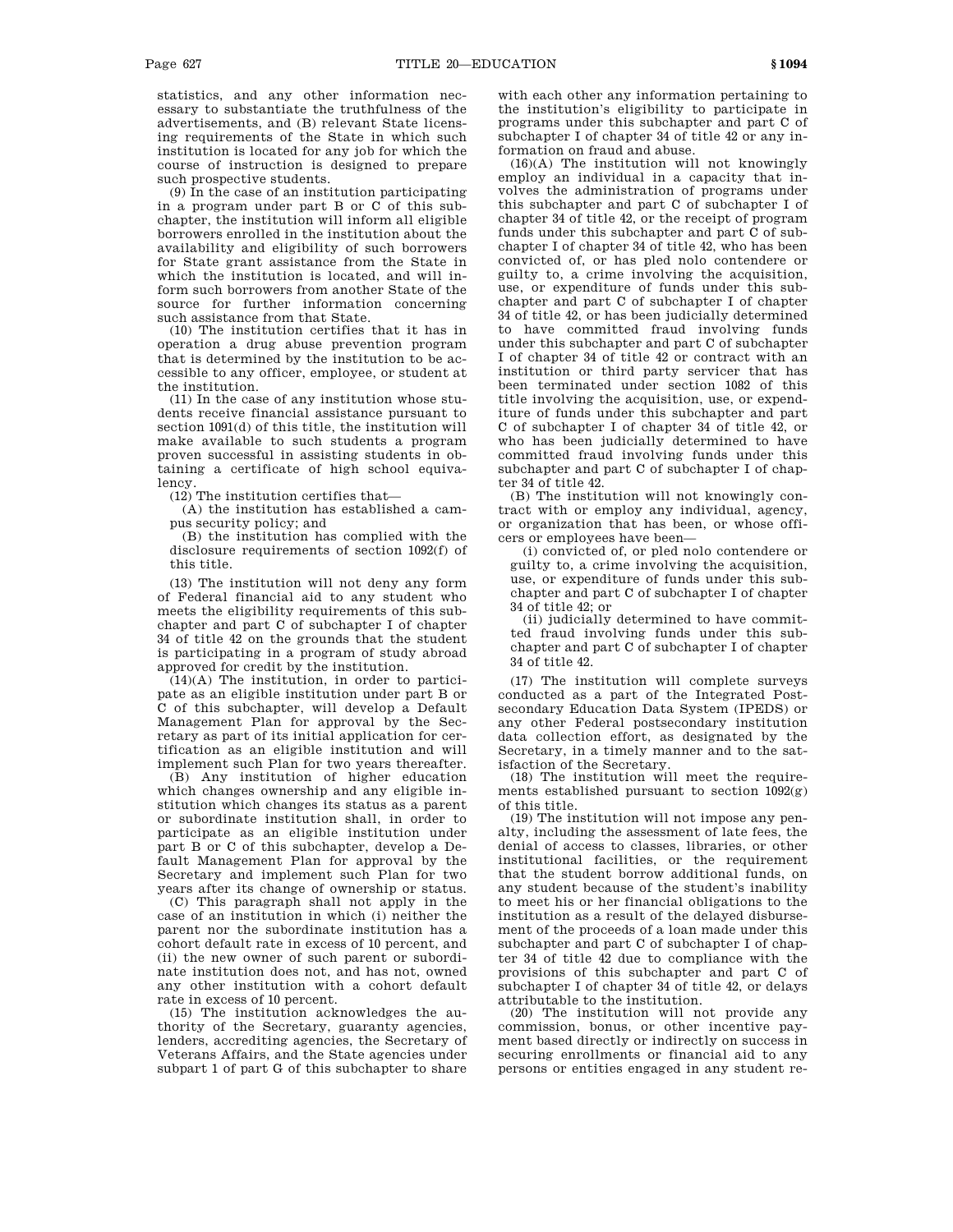cruiting or admission activities or in making decisions regarding the award of student fi-

nancial assistance, except that this paragraph shall not apply to the recruitment of foreign students residing in foreign countries who are not eligible to receive Federal student assistance.

(21) The institution will meet the requirements established by the Secretary and accrediting agencies or associations, and will provide evidence to the Secretary that the institution has the authority to operate within a State.

(22) The institution will comply with the refund policy established pursuant to section 1091b of this title.

(23)(A) The institution, if located in a State to which section 1973gg–2(b) of title 42 does not apply, will make a good faith effort to distribute a mail voter registration form, requested and received from the State, to each student enrolled in a degree or certificate program and physically in attendance at the institution, and to make such forms widely available to students at the institution.

(B) The institution shall request the forms from the State 120 days prior to the deadline for registering to vote within the State. If an institution has not received a sufficient quantity of forms to fulfill this section from the State within 60 days prior to the deadline for registering to vote in the State, the institution shall not be held liable for not meeting the requirements of this section during that election year.

(C) This paragraph shall apply to general and special elections for Federal office, as defined in section 431(3) of title 2, and to the elections for Governor or other chief executive within such State).1

(D) The institution shall be considered in compliance with the requirements of subparagraph (A) for each student to whom the institution electronically transmits a message containing a voter registration form acceptable for use in the State in which the institution is located, or an Internet address where such a form can be downloaded, if such information is in an electronic message devoted exclusively to voter registration.

(24) In the case of a proprietary institution of higher education (as defined in section 1002(b) of this title), such institution will derive not less than ten percent of such institution's revenues from sources other than funds provided under this subchapter and part C of subchapter I of chapter 34 of title 42, as calculated in accordance with subsection  $(d)(1)$ , or will be subject to the sanctions described in subsection (d)(2).

(25) In the case of an institution that participates in a loan program under this subchapter and part C of subchapter I of chapter 34 of title 42, the institution will—

(A) develop a code of conduct with respect to such loans with which the institution's officers, employees, and agents shall comply, that—

(i) prohibits a conflict of interest with the responsibilities of an officer, employee, or agent of an institution with respect to such loans; and

(ii) at a minimum, includes the provisions described in subsection (e);

(B) publish such code of conduct prominently on the institution's website; and

(C) administer and enforce such code by, at a minimum, requiring that all of the institution's officers, employees, and agents with responsibilities with respect to such loans be annually informed of the provisions of the code of conduct.

(26) The institution will, upon written request, disclose to the alleged victim of any crime of violence (as that term is defined in section 16 of title 18), or a nonforcible sex offense, the report on the results of any disciplinary proceeding conducted by such institution against a student who is the alleged perpetrator of such crime or offense with respect to such crime or offense. If the alleged victim of such crime or offense is deceased as a result of such crime or offense, the next of kin of such victim shall be treated as the alleged victim for purposes of this paragraph.

(27) In the case of an institution that has entered into a preferred lender arrangement, the institution will at least annually compile, maintain, and make available for students attending the institution, and the families of such students, a list, in print or other medium, of the specific lenders for loans made, insured, or guaranteed under this subchapter and part C of subchapter I of chapter 34 of title 42 or private education loans that the institution recommends, promotes, or endorses in accordance with such preferred lender arrangement. In making such list, the institution shall comply with the requirements of subsection (h).

(28)(A) The institution will, upon the request of an applicant for a private education loan, provide to the applicant the form required under section 1638(e)(3) of title 15, and the information required to complete such form, to the extent the institution possesses such information.

(B) For purposes of this paragraph, the term ''private education loan'' has the meaning given such term in section 1650 of title 15.

(29) The institution certifies that the institution—

(A) has developed plans to effectively combat the unauthorized distribution of copyrighted material, including through the use of a variety of technology-based deterrents; and

(B) will, to the extent practicable, offer alternatives to illegal downloading or peer-topeer distribution of intellectual property, as determined by the institution in consultation with the chief technology officer or other designated officer of the institution.

## **(b) Hearings**

(1) An institution that has received written notice of a final audit or program review determination and that desires to have such deter-

<sup>1</sup>So in original. The closing parenthesis probably should not appear.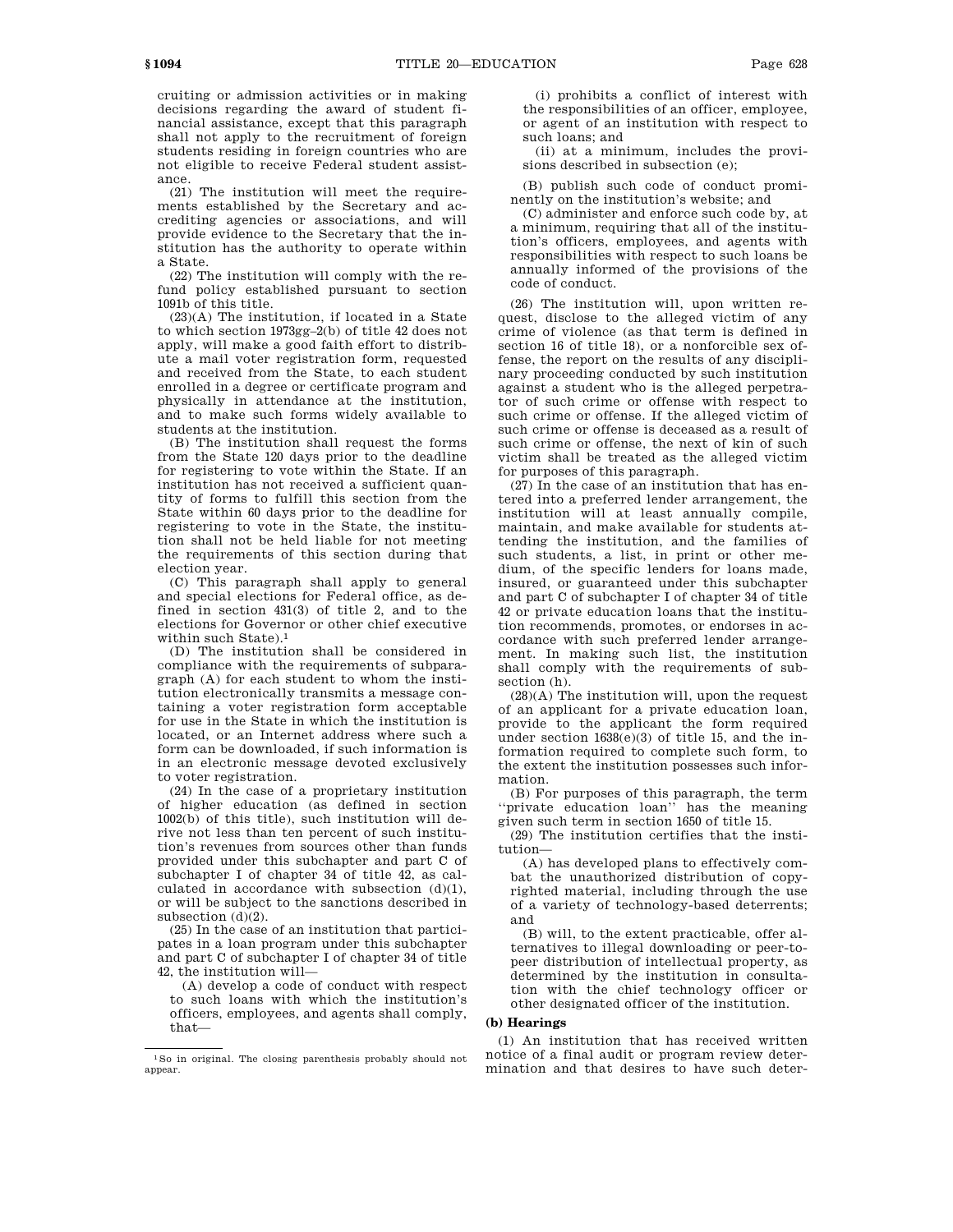mination reviewed by the Secretary shall submit to the Secretary a written request for review not later than 45 days after receipt of notification of the final audit or program review determination.

(2) The Secretary shall, upon receipt of written notice under paragraph (1), arrange for a hearing and notify the institution within 30 days of receipt of such notice the date, time, and place of such hearing. Such hearing shall take place not later than 120 days from the date upon which the Secretary notifies the institution.

# **(c) Audits; financial responsibility; enforcement of standards**

(1) Notwithstanding any other provisions of this subchapter and part C of subchapter I of chapter 34 of title 42, the Secretary shall prescribe such regulations as may be necessary to provide for—

(A)(i) except as provided in clauses (ii) and (iii), a financial audit of an eligible institution with regard to the financial condition of the institution in its entirety, and a compliance audit of such institution with regard to any funds obtained by it under this subchapter and part C of subchapter I of chapter 34 of title 42 or obtained from a student or a parent who has a loan insured or guaranteed by the Secretary under this subchapter and part C of subchapter I of chapter 34 of title 42, on at least an annual basis and covering the period since the most recent audit, conducted by a qualified, independent organization or person in accordance with standards established by the Comptroller General for the audit of governmental organizations, programs, and functions, and as prescribed in regulations of the Secretary, the results of which shall be submitted to the Secretary and shall be available to cognizant guaranty agencies, eligible lenders, State agencies, and the appropriate State agency notifying the Secretary under subpart 1 of part G of this subchapter, except that the Secretary may modify the requirements of this clause with respect to institutions of higher education that are foreign institutions, and may waive such requirements with respect to a foreign institution whose students receive less than \$500,000 in loans under this subchapter and part C of subchapter I of chapter 34 of title 42 during the award year preceding the audit period;

(ii) with regard to an eligible institution which is audited under chapter 75 of title 31, deeming such audit to satisfy the requirements of clause (i) for the period covered by such audit; or

(iii) at the discretion of the Secretary, with regard to an eligible institution (other than an eligible institution described in section  $1002(a)(1)(C)$  of this title) that has obtained less than \$200,000 in funds under this subchapter and part C of subchapter I of chapter 34 of title 42 during each of the 2 award years that precede the audit period and submits a letter of credit payable to the Secretary equal to not less than 1 ⁄2 of the annual potential liabilities of such institution as determined by the Secretary, deeming an audit conducted every 3 years to satisfy the requirements of clause (i), except for the award year immediately preceding renewal of the institution's eligibility under section 1099c(g) of this title;

(B) in matters not governed by specific program provisions, the establishment of reasonable standards of financial responsibility and appropriate institutional capability for the administration by an eligible institution of a program of student financial aid under this subchapter and part C of subchapter I of chapter 34 of title 42, including any matter the Secretary deems necessary to the sound administration of the financial aid programs, such as the pertinent actions of any owner, shareholder, or person exercising control over an eligible institution;

 $(C)(i)$  except as provided in clause (ii), a compliance audit of a third party servicer (other than with respect to the servicer's functions as a lender if such functions are otherwise audited under this part and such audits meet the requirements of this clause), with regard to any contract with an eligible institution, guaranty agency, or lender for administering or servicing any aspect of the student assistance programs under this subchapter and part C of subchapter I of chapter 34 of title 42, at least once every year and covering the period since the most recent audit, conducted by a qualified, independent organization or person in accordance with standards established by the Comptroller General for the audit of governmental organizations, programs, and functions, and as prescribed in regulations of the Secretary, the results of which shall be submitted to the Secretary; or

(ii) with regard to a third party servicer that is audited under chapter 75 of title 31, such audit shall be deemed to satisfy the requirements of clause (i) for the period covered by such audit;

(D)(i) a compliance audit of a secondary market with regard to its transactions involving, and its servicing and collection of, loans made under this subchapter and part C of subchapter I of chapter 34 of title 42, at least once a year and covering the period since the most recent audit, conducted by a qualified, independent organization or person in accordance with standards established by the Comptroller General for the audit of governmental organizations, programs, and functions, and as prescribed in regulations of the Secretary, the results of which shall be submitted to the Secretary; or

(ii) with regard to a secondary market that is audited under chapter 75 of title 31, such audit shall be deemed to satisfy the requirements of clause (i) for the period covered by the audit;

(E) the establishment, by each eligible institution under part B of this subchapter responsible for furnishing to the lender the statement required by section  $1078(a)(2)(A)(i)$  of this title, of policies and procedures by which the latest known address and enrollment status of any student who has had a loan insured under this part and who has either formally terminated his enrollment, or failed to re-enroll on at least a half-time basis, at such institution, shall be furnished either to the holder (or if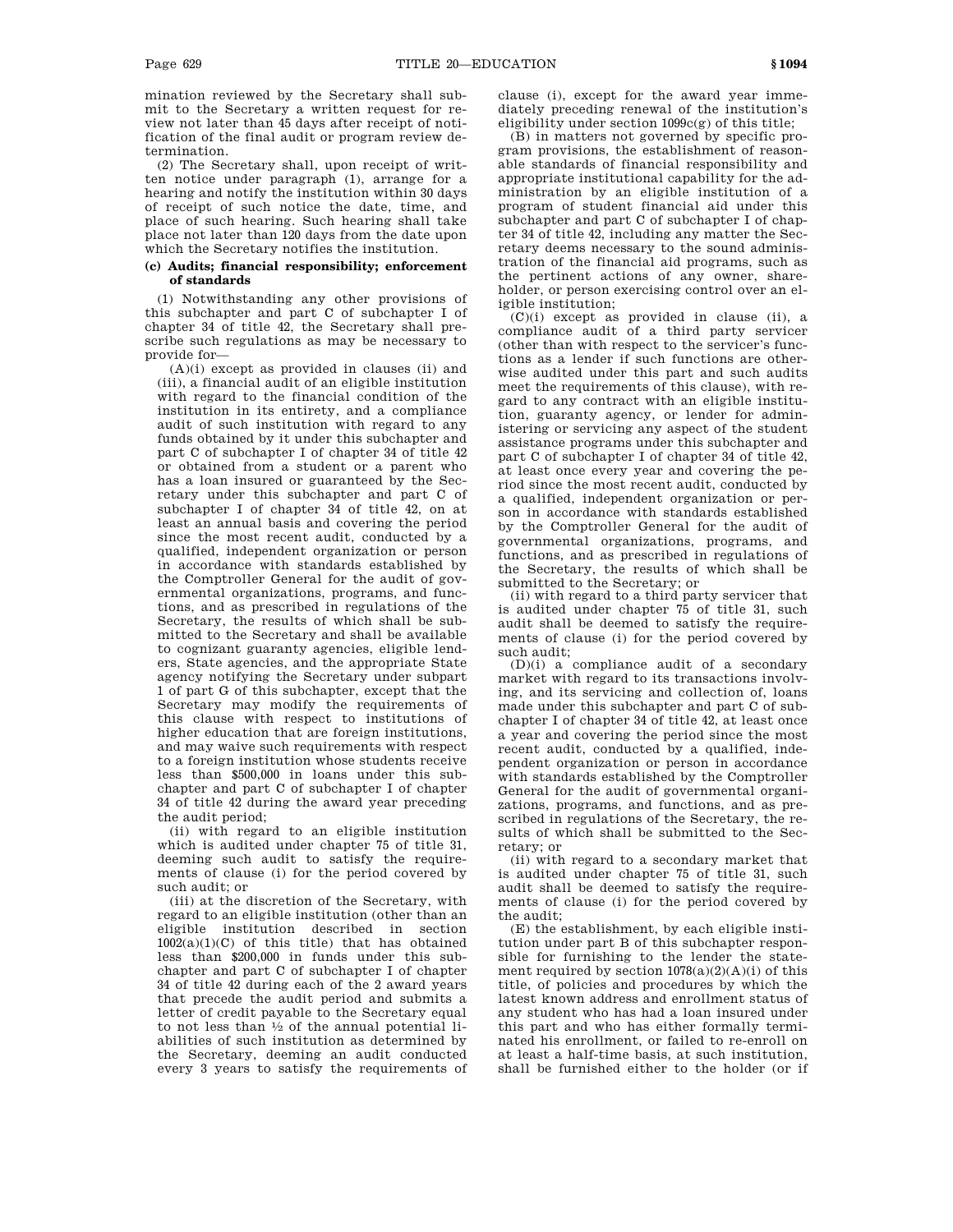(F) the limitation, suspension, or termination of the participation in any program under this subchapter and part C of subchapter I of chapter 34 of title 42 of an eligible institution, or the imposition of a civil penalty under paragraph (3)(B) whenever the Secretary has determined, after reasonable notice and opportunity for hearing, that such institution has violated or failed to carry out any provision of this subchapter and part C of subchapter I of chapter 34 of title 42, any regulation prescribed under this subchapter and part C of subchapter I of chapter 34 of title 42, or any applicable special arrangement, agreement, or limitation, except that no period of suspension under this section shall exceed 60 days unless the institution and the Secretary agree to an extension or unless limitation or termination proceedings are initiated by the Secretary within that period of time;

(G) an emergency action against an institution, under which the Secretary shall, effective on the date on which a notice and statement of the basis of the action is mailed to the institution (by registered mail, return receipt requested), withhold funds from the institution or its students and withdraw the institution's authority to obligate funds under any program under this subchapter and part C of subchapter I of chapter 34 of title 42, if the Secretary—

(i) receives information, determined by the Secretary to be reliable, that the institution is violating any provision of this subchapter and part C of subchapter I of chapter 34 of title 42, any regulation prescribed under this subchapter and part C of subchapter I of chapter 34 of title 42, or any applicable special arrangement, agreement, or limitation,

(ii) determines that immediate action is necessary to prevent misuse of Federal funds, and

(iii) determines that the likelihood of loss outweighs the importance of the procedures prescribed under subparagraph (D) for limitation, suspension, or termination,

except that an emergency action shall not exceed 30 days unless limitation, suspension, or termination proceedings are initiated by the Secretary against the institution within that period of time, and except that the Secretary shall provide the institution an opportunity to show cause, if it so requests, that the emergency action is unwarranted;

(H) the limitation, suspension, or termination of the eligibility of a third party servicer to contract with any institution to administer any aspect of an institution's student assistance program under this subchapter and part C of subchapter I of chapter 34 of title 42, or the imposition of a civil penalty under paragraph (3)(B), whenever the Secretary has determined, after reasonable notice and opportunity for a hearing, that such organization, acting on behalf of an institution, has violated or failed to carry out any provision of this subchapter and part C of subchapter I of chapter 34 of title 42, any regulation prescribed under this subchapter and part C of subchapter I of chapter 34 of title 42, or any applicable special arrangement, agreement, or limitation, except that no period of suspension under this subparagraph shall exceed 60 days unless the organization and the Secretary agree to an extension, or unless limitation or termination proceedings are initiated by the Secretary against the individual or organization within that period of time; and

(I) an emergency action against a third party servicer that has contracted with an institution to administer any aspect of the institution's student assistance program under this subchapter and part C of subchapter I of chapter 34 of title 42, under which the Secretary shall, effective on the date on which a notice and statement of the basis of the action is mailed to such individual or organization (by registered mail, return receipt requested), withhold funds from the individual or organization and withdraw the individual or organization's authority to act on behalf of an institution under any program under this subchapter and part C of subchapter I of chapter 34 of title 42, if the Secretary—

(i) receives information, determined by the Secretary to be reliable, that the individual or organization, acting on behalf of an institution, is violating any provision of this subchapter and part C of subchapter I of chapter 34 of title 42, any regulation prescribed under this subchapter and part C of subchapter I of chapter 34 of title 42, or any applicable special arrangement, agreement, or limitation,

(ii) determines that immediate action is necessary to prevent misuse of Federal funds, and

(iii) determines that the likelihood of loss outweighs the importance of the procedures prescribed under subparagraph (F), for limitation, suspension, or termination,

except that an emergency action shall not exceed 30 days unless the limitation, suspension, or termination proceedings are initiated by the Secretary against the individual or organization within that period of time, and except that the Secretary shall provide the individual or organization an opportunity to show cause, if it so requests, that the emergency action is unwarranted.

(2) If an individual who, or entity that, exercises substantial control, as determined by the Secretary in accordance with the definition of substantial control in subpart 3 of part G of this subchapter, over one or more institutions participating in any program under this subchapter and part C of subchapter I of chapter 34 of title 42, or, for purposes of paragraphs (1)(H) and (I), over one or more organizations that contract with an institution to administer any aspect of the institution's student assistance program under this subchapter and part C of subchapter I of chapter 34 of title 42, is determined to have committed one or more violations of the requirements of any program under this subchapter and part C of subchapter I of chapter 34 of title 42, or has been suspended or debarred in accordance with the regulations of the Sec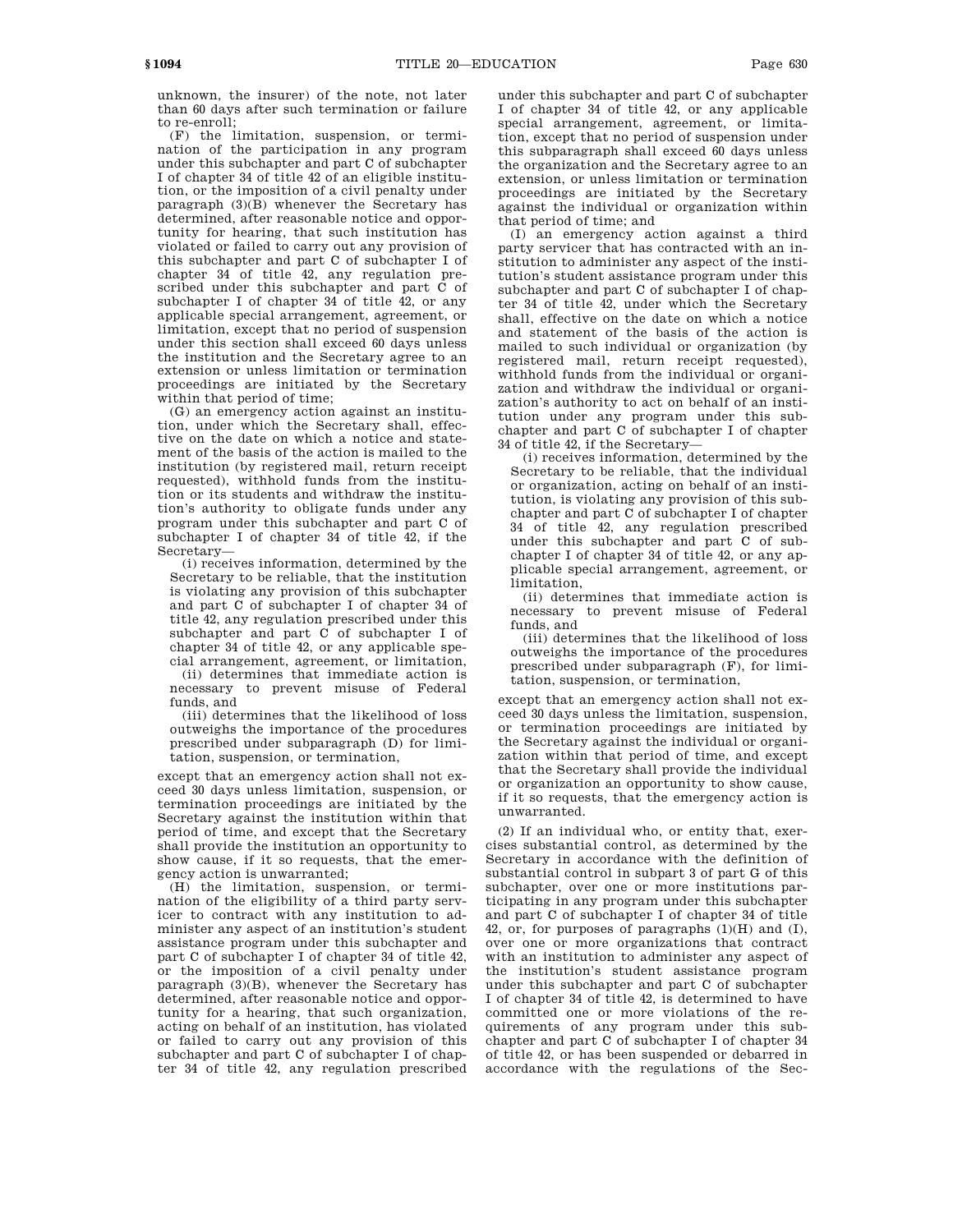retary, the Secretary may use such determination, suspension, or debarment as the basis for imposing an emergency action on, or limiting, suspending, or terminating, in a single proceeding, the participation of any or all institutions under the substantial control of that individual or entity.

(3)(A) Upon determination, after reasonable notice and opportunity for a hearing, that an eligible institution has engaged in substantial misrepresentation of the nature of its educational program, its financial charges, or the employability of its graduates, the Secretary may suspend or terminate the eligibility status for any or all programs under this subchapter and part C of subchapter I of chapter 34 of title 42 of any otherwise eligible institution, in accordance with procedures specified in paragraph (1)(D) of this subsection, until the Secretary finds that such practices have been corrected.

(B)(i) Upon determination, after reasonable notice and opportunity for a hearing, that an eligible institution—

(I) has violated or failed to carry out any provision of this subchapter and part C of subchapter I of chapter 34 of title 42 or any regulation prescribed under this subchapter and part C of subchapter I of chapter 34 of title 42; or

(II) has engaged in substantial misrepresentation of the nature of its educational program, its financial charges, and the employability of its graduates,

the Secretary may impose a civil penalty upon such institution of not to exceed \$25,000 for each violation or misrepresentation.

(ii) Any civil penalty may be compromised by the Secretary. In determining the amount of such penalty, or the amount agreed upon in compromise, the appropriateness of the penalty to the size of the institution of higher education subject to the determination, and the gravity of the violation, failure, or misrepresentation shall be considered. The amount of such penalty, when finally determined, or the amount agreed upon in compromise, may be deducted from any sums owing by the United States to the institution charged.

(4) The Secretary shall publish a list of State agencies which the Secretary determines to be reliable authority as to the quality of public postsecondary vocational education in their respective States for the purpose of determining eligibility for all Federal student assistance programs.

(5) The Secretary shall make readily available to appropriate guaranty agencies, eligible lenders, State agencies notifying the Secretary under subpart 1 of part G of this subchapter, and accrediting agencies or associations the results of the audits of eligible institutions conducted pursuant to paragraph (1)(A).

(6) The Secretary is authorized to provide any information collected as a result of audits conducted under this section, together with audit information collected by guaranty agencies, to any Federal or State agency having responsibilities with respect to student financial assistance, including those referred to in subsection  $(a)(15)$  of this section.

(7) Effective with respect to any audit conducted under this subsection after December 31, 1988, if, in the course of conducting any such audit, the personnel of the Department of Education discover, or are informed of, grants or other assistance provided by an institution in accordance with this subchapter and part C of subchapter I of chapter 34 of title 42 for which the institution has not received funds appropriated under this subchapter and part C of subchapter I of chapter 34 of title 42 (in the amount necessary to provide such assistance), including funds for which reimbursement was not requested prior to such discovery or information, such institution shall be permitted to offset that amount against any sums determined to be owed by the institution pursuant to such audit, or to receive reimbursement for that amount (if the institution does not owe any such sums).

# **(d) Implementation of non-title IV revenue requirement**

# **(1) Calculation**

In making calculations under subsection (a)(24), a proprietary institution of higher education shall—

(A) use the cash basis of accounting, except in the case of loans described in subparagraph (D)(i) that are made by the proprietary institution of higher education;

(B) consider as revenue only those funds generated by the institution from—

(i) tuition, fees, and other institutional charges for students enrolled in programs eligible for assistance under this subchapter and part C of subchapter I of chapter 34 of title 42;

(ii) activities conducted by the institution that are necessary for the education and training of the institution's students, if such activities are—

(I) conducted on campus or at a facil-

ity under the control of the institution; (II) performed under the supervision of a member of the institution's faculty; and

(III) required to be performed by all students in a specific educational program at the institution; and

(iii) funds paid by a student, or on behalf of a student by a party other than the institution, for an education or training program that is not eligible for funds under this subchapter and part C of subchapter I of chapter 34 of title 42, if the program—

(I) is approved or licensed by the appropriate State agency;

(II) is accredited by an accrediting agency recognized by the Secretary; or

(III) provides an industry-recognized credential or certification;

(C) presume that any funds for a program under this subchapter and part C of subchapter I of chapter 34 of title 42 that are disbursed or delivered to or on behalf of a student will be used to pay the student's tuition, fees, or other institutional charges, regardless of whether the institution credits those funds to the student's account or pays those funds directly to the student, except to the extent that the student's tuition, fees, or other institutional charges are satisfied by—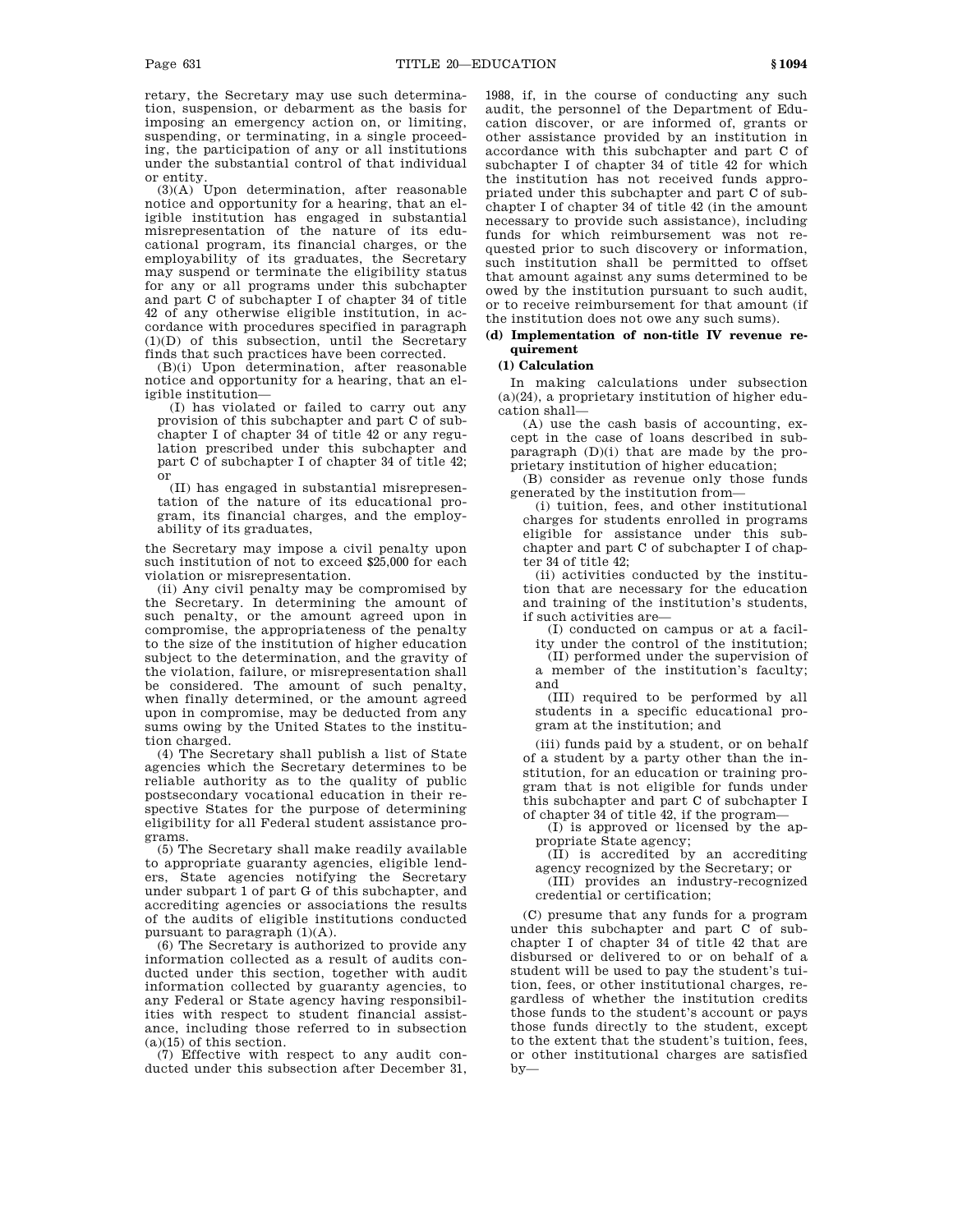(i) grant funds provided by non-Federal public agencies or private sources independent of the institution;

(ii) funds provided under a contractual arrangement with a Federal, State, or local government agency for the purpose of providing job training to low-income individuals who are in need of that training;

(iii) funds used by a student from savings plans for educational expenses established by or on behalf of the student and which qualify for special tax treatment under title 26; or

(iv) institutional scholarships described in subparagraph (D)(iii);

(D) include institutional aid as revenue to the school only as follows:

(i) in the case of loans made by a proprietary institution of higher education on or after July 1, 2008 and prior to July 1, 2012, the net present value of such loans made by the institution during the applicable institutional fiscal year accounted for on an accrual basis and estimated in accordance with generally accepted accounting principles and related standards and guidance, if the loans—

(I) are bona fide as evidenced by enforceable promissory notes;

(II) are issued at intervals related to the institution's enrollment periods; and

(III) are subject to regular loan repayments and collections;

(ii) in the case of loans made by a proprietary institution of higher education on or after July 1, 2012, only the amount of loan repayments received during the applicable institutional fiscal year, excluding repayments on loans made and accounted for as specified in clause (i); and

(iii) in the case of scholarships provided by a proprietary institution of higher education, only those scholarships provided by the institution in the form of monetary aid or tuition discounts based upon the academic achievements or financial need of students, disbursed during each fiscal year from an established restricted account, and only to the extent that funds in that account represent designated funds from an outside source or from income earned on those funds;

(E) in the case of each student who receives a loan on or after July 1, 2008, and prior to July 1, 2011, that is authorized under section 1078–8 of this title or that is a Federal Direct Unsubsidized Stafford Loan, treat as revenue received by the institution from sources other than funds received under this subchapter and part C of subchapter I of chapter 34 of title 42, the amount by which the disbursement of such loan received by the institution exceeds the limit on such loan in effect on the day before May 7, 2008; and

(F) exclude from revenues—

(i) the amount of funds the institution received under part C of subchapter I of chapter 34 of title 42, unless the institution used those funds to pay a student's institutional charges;

(ii) the amount of funds the institution received under subpart 4 of part A;

(iii) the amount of funds provided by the institution as matching funds for a program under this subchapter and part C of subchapter I of chapter 34 of title 42;

(iv) the amount of funds provided by the institution for a program under this subchapter and part C of subchapter I of chapter 34 of title 42 that are required to be refunded or returned; and

(v) the amount charged for books, supplies, and equipment, unless the institution includes that amount as tuition, fees, or other institutional charges.

# **(2) Sanctions**

# **(A) Ineligibility**

A proprietary institution of higher education that fails to meet a requirement of subsection (a)(24) for two consecutive institutional fiscal years shall be ineligible to participate in the programs authorized by this subchapter and part C of subchapter I of chapter 34 of title 42 for a period of not less than two institutional fiscal years. To regain eligibility to participate in the programs authorized by this subchapter and part C of subchapter I of chapter 34 of title 42, a proprietary institution of higher education shall demonstrate compliance with all eligibility and certification requirements under section 1099c of this title for a minimum of two institutional fiscal years after the institutional fiscal year in which the institution became ineligible.

# **(B) Additional enforcement**

In addition to such other means of enforcing the requirements of this subchapter and part C of subchapter I of chapter 34 of title 42 as may be available to the Secretary, if a proprietary institution of higher education fails to meet a requirement of subsection  $(a)(24)$  for any institutional fiscal year, then the institution's eligibility to participate in the programs authorized by this subchapter and part C of subchapter I of chapter 34 of title 42 becomes provisional for the two institutional fiscal years after the institutional fiscal year in which the institution failed to meet the requirement of subsection (a)(24), except that such provisional eligibility shall terminate—

(i) on the expiration date of the institution's program participation agreement under this subsection that is in effect on the date the Secretary determines that the institution failed to meet the requirement of subsection (a)(24); or

(ii) in the case that the Secretary determines that the institution failed to meet a requirement of subsection (a)(24) for two consecutive institutional fiscal years, on the date the institution is determined ineligible in accordance with subparagraph  $(A)$ .

# **(3) Publication on college navigator website**

The Secretary shall publicly disclose on the College Navigator website—

(A) the identity of any proprietary institution of higher education that fails to meet a requirement of subsection (a)(24); and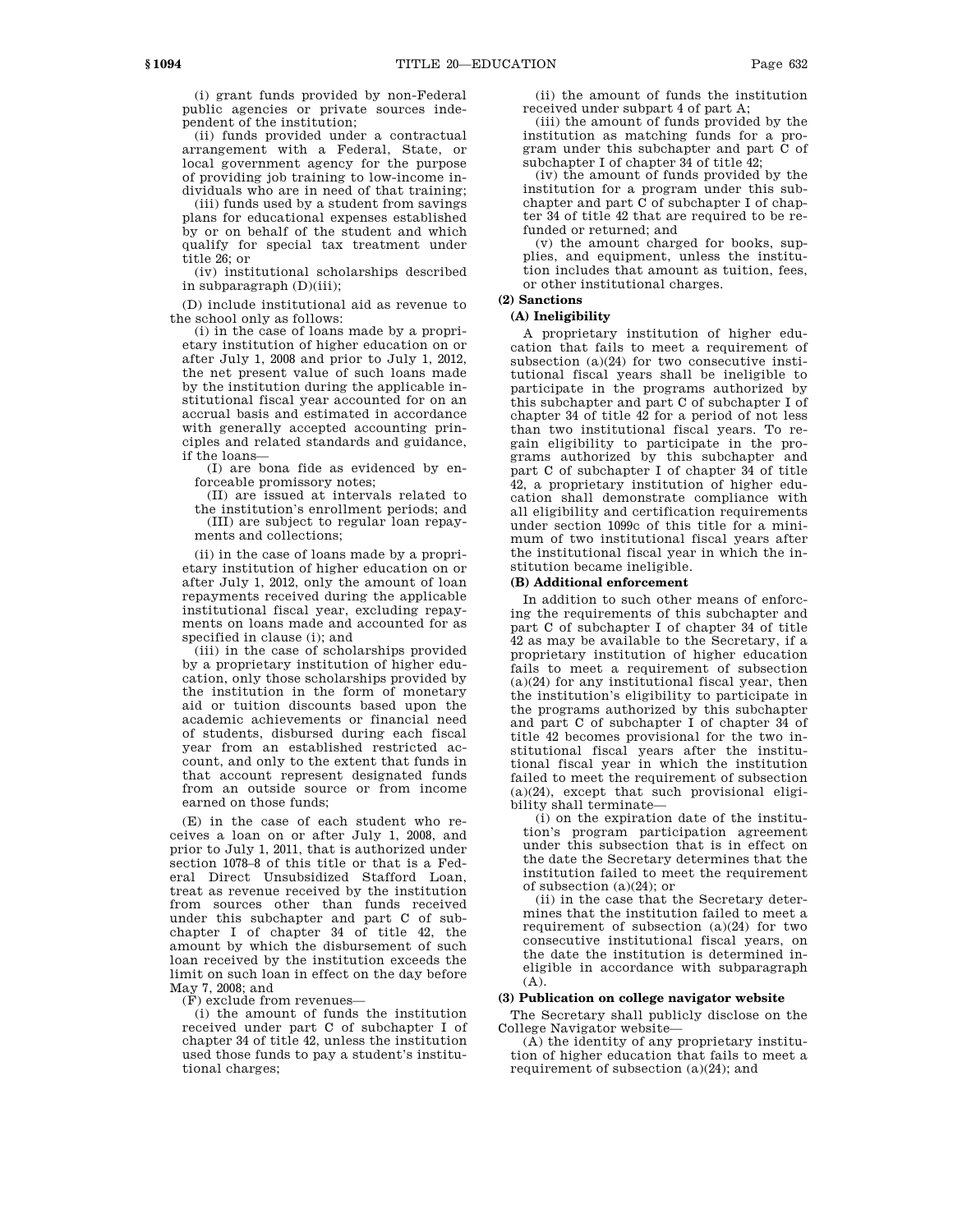(B) the extent to which the institution failed to meet such requirement.

# **(4) Report to Congress**

Not later than July 1, 2009, and July 1 of each succeeding year, the Secretary shall submit to the authorizing committees a report that contains, for each proprietary institution of higher education that receives assistance under this subchapter and part C of subchapter I of chapter 34 of title 42, as provided in the audited financial statements submitted to the Secretary by each institution pursuant to the requirements of subsection (a)(24)—

(A) the amount and percentage of such institution's revenues received from sources under this subchapter and part C of subchapter I of chapter 34 of title 42; and

(B) the amount and percentage of such institution's revenues received from other sources.

# **(e) Code of conduct requirements**

An institution of higher education's code of conduct, as required under subsection (a)(25), shall include the following requirements:

# **(1) Ban on revenue-sharing arrangements**

## **(A) Prohibition**

The institution shall not enter into any revenue-sharing arrangement with any lender.

#### **(B) Definition**

For purposes of this paragraph, the term ''revenue-sharing arrangement'' means an arrangement between an institution and a lender under which—

(i) a lender provides or issues a loan that is made, insured, or guaranteed under this subchapter and part C of subchapter I of chapter 34 of title 42 to students attending the institution or to the families of such students; and

(ii) the institution recommends the lender or the loan products of the lender and in exchange, the lender pays a fee or provides other material benefits, including revenue or profit sharing, to the institution, an officer or employee of the institution, or an agent.

# **(2) Gift ban**

# **(A) Prohibition**

No officer or employee of the institution who is employed in the financial aid office of the institution or who otherwise has responsibilities with respect to education loans, or agent who has responsibilities with respect to education loans, shall solicit or accept any gift from a lender, guarantor, or servicer of education loans.

# **(B) Definition of gift**

## **(i) In general**

In this paragraph, the term ''gift'' means any gratuity, favor, discount, entertainment, hospitality, loan, or other item having a monetary value of more than a de minimus amount. The term includes a gift of services, transportation, lodging, or meals, whether provided in kind, by pur-

chase of a ticket, payment in advance, or reimbursement after the expense has been incurred.

#### **(ii) Exceptions**

The term ''gift'' shall not include any of the following:

(I) Standard material, activities, or programs on issues related to a loan, default aversion, default prevention, or financial literacy, such as a brochure, a workshop, or training.

(II) Food, refreshments, training, or informational material furnished to an officer or employee of an institution, or to an agent, as an integral part of a training session that is designed to improve the service of a lender, guarantor, or servicer of education loans to the institution, if such training contributes to the professional development of the officer, employee, or agent.

(III) Favorable terms, conditions, and borrower benefits on an education loan provided to a student employed by the institution if such terms, conditions, or benefits are comparable to those provided to all students of the institution.

(IV) Entrance and exit counseling services provided to borrowers to meet the institution's responsibilities for entrance and exit counseling as required by subsections (b) and (*l*) of section 1092 of this title, as long as—

(aa) the institution's staff are in control of the counseling, (whether in person or via electronic capabilities); and (bb) such counseling does not promote the products or services of any specific lender.

(V) Philanthropic contributions to an institution from a lender, servicer, or guarantor of education loans that are unrelated to education loans or any contribution from any lender, guarantor, or servicer that is not made in exchange for any advantage related to education loans.

(VI) State education grants, scholarships, or financial aid funds administered by or on behalf of a State.

# **(iii) Rule for gifts to family members**

For purposes of this paragraph, a gift to a family member of an officer or employee of an institution, to a family member of an agent, or to any other individual based on that individual's relationship with the officer, employee, or agent, shall be considered a gift to the officer, employee, or agent if—

(I) the gift is given with the knowledge and acquiescence of the officer, employee, or agent; and

(II) the officer, employee, or agent has reason to believe the gift was given because of the official position of the officer, employee, or agent.

## **(3) Contracting arrangements prohibited (A) Prohibition**

An officer or employee who is employed in the financial aid office of the institution or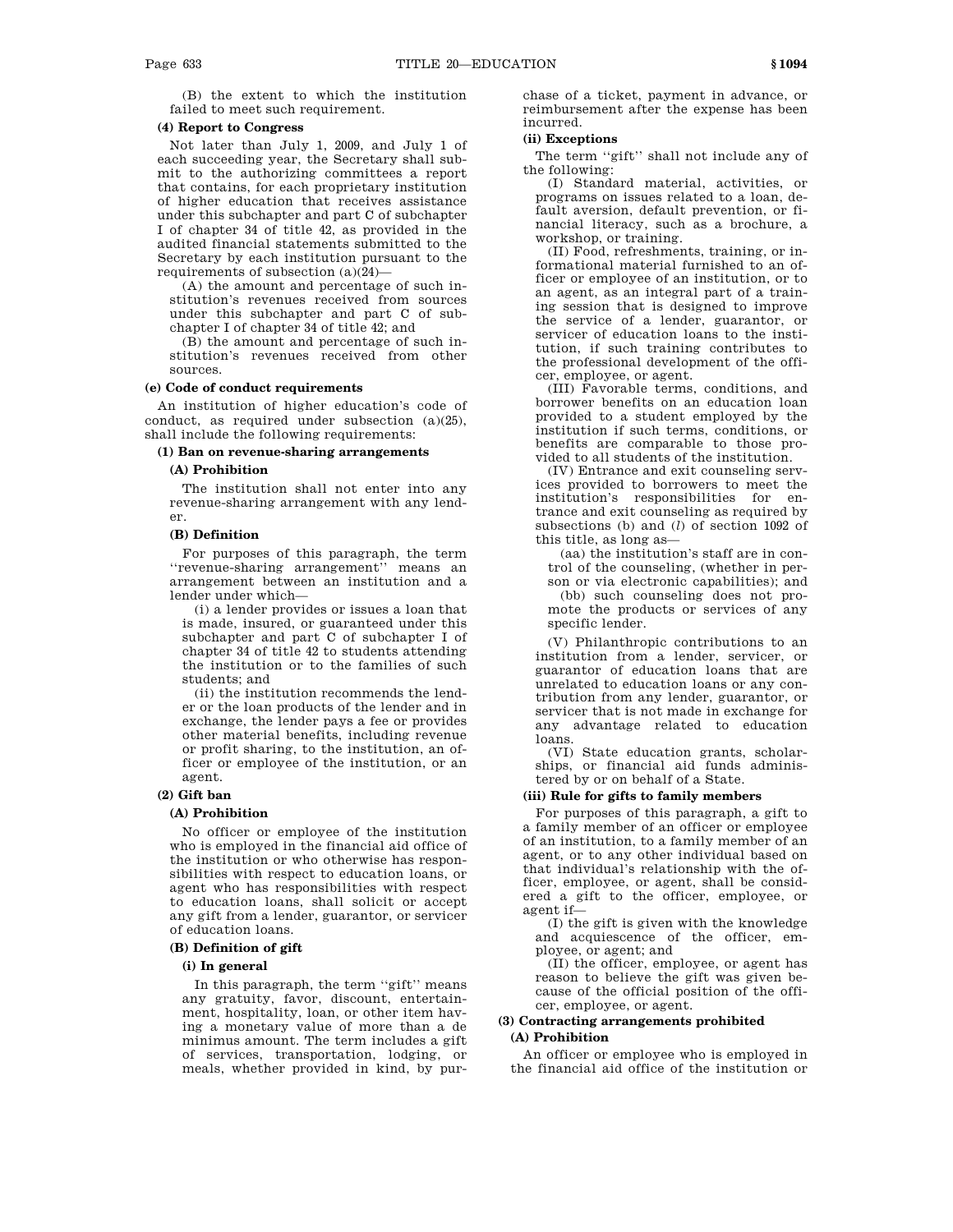who otherwise has responsibilities with respect to education loans, or an agent who has responsibilities with respect to education loans, shall not accept from any lender or affiliate of any lender any fee, payment, or other financial benefit (including the opportunity to purchase stock) as compensation for any type of consulting arrangement or other contract to provide services to a lender or on behalf of a lender re-

# lating to education loans. **(B) Exceptions**

Nothing in this subsection shall be construed as prohibiting—

(i) an officer or employee of an institution who is not employed in the institution's financial aid office and who does not otherwise have responsibilities with respect to education loans, or an agent who does not have responsibilities with respect to education loans, from performing paid or unpaid service on a board of directors of a lender, guarantor, or servicer of education loans;

(ii) an officer or employee of the institution who is not employed in the institution's financial aid office but who has responsibility with respect to education loans as a result of a position held at the institution, or an agent who has responsibility with respect to education loans, from performing paid or unpaid service on a board of directors of a lender, guarantor, or servicer of education loans, if the institution has a written conflict of interest policy that clearly sets forth that officers, employees, or agents must recuse themselves from participating in any decision of the board regarding education loans at the institution; or

(iii) an officer, employee, or contractor of a lender, guarantor, or servicer of education loans from serving on a board of directors, or serving as a trustee, of an institution, if the institution has a written conflict of interest policy that the board member or trustee must recuse themselves from any decision regarding education loans at the institution.

## **(4) Interaction with borrowers**

The institution shall not—

(A) for any first-time borrower, assign, through award packaging or other methods, the borrower's loan to a particular lender; or

(B) refuse to certify, or delay certification of, any loan based on the borrower's selection of a particular lender or guaranty agency.

# **(5) Prohibition on offers of funds for private loans**

## **(A) Prohibition**

The institution shall not request or accept from any lender any offer of funds to be used for private education loans (as defined in section 1650 of title 15), including funds for an opportunity pool loan, to students in exchange for the institution providing concessions or promises regarding providing the lender with—

(i) a specified number of loans made, insured, or guaranteed under this subchapter and part C of subchapter I of chapter 34 of title  $42<sup>°</sup>$ 

(ii) a specified loan volume of such loans; or

(iii) a preferred lender arrangement for such loans.

# **(B) Definition of opportunity pool loan**

In this paragraph, the term ''opportunity pool loan'' means a private education loan made by a lender to a student attending the institution or the family member of such a student that involves a payment, directly or indirectly, by such institution of points, premiums, additional interest, or financial support to such lender for the purpose of such lender extending credit to the student or the family.

# **(6) Ban on staffing assistance**

# **(A) Prohibition**

The institution shall not request or accept from any lender any assistance with call center staffing or financial aid office staffing.

#### **(B) Certain assistance permitted**

Nothing in paragraph (1) shall be construed to prohibit the institution from requesting or accepting assistance from a lender related to—

(i) professional development training for financial aid administrators;

(ii) providing educational counseling materials, financial literacy materials, or debt management materials to borrowers, provided that such materials disclose to borrowers the identification of any lender that assisted in preparing or providing such materials; or

(iii) staffing services on a short-term, nonrecurring basis to assist the institution with financial aid-related functions during emergencies, including State-declared or federally declared natural disasters, federally declared national disasters, and other localized disasters and emergencies identified by the Secretary.

# **(7) Advisory board compensation**

Any employee who is employed in the financial aid office of the institution, or who otherwise has responsibilities with respect to education loans or other student financial aid of the institution, and who serves on an advisory board, commission, or group established by a lender, guarantor, or group of lenders or guarantors, shall be prohibited from receiving anything of value from the lender, guarantor, or group of lenders or guarantors, except that the employee may be reimbursed for reasonable expenses incurred in serving on such advisory board, commission, or group.

# **(f) Institutional requirements for teach-outs (1) In general**

In the event the Secretary initiates the limitation, suspension, or termination of the participation of an institution of higher education in any program under this subchapter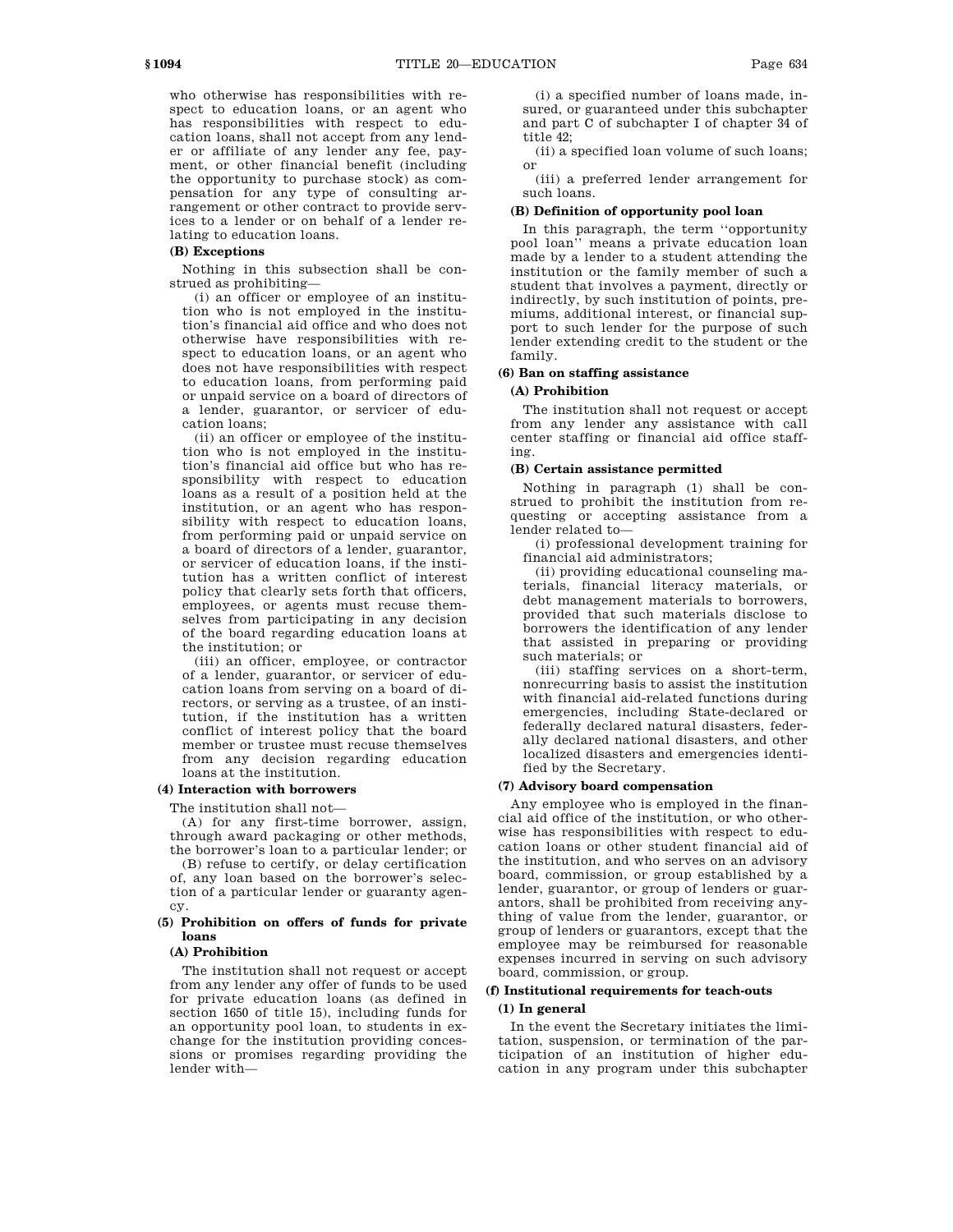and part C of subchapter I of chapter 34 of title 42 under the authority of subsection  $(c)(1)(F)$ or initiates an emergency action under the authority of subsection  $(c)(1)(G)$  and its prescribed regulations, the Secretary shall require that institution to prepare a teach-out plan for submission to the institution's accrediting agency or association in compliance with section 1099b(c)(3) of this title, the Secretary's regulations on teach-out plans, and the standards of the institution's accrediting agency or association.

# **(2) Teach-out plan defined**

In this subsection, the term ''teach-out plan'' means a written plan that provides for the equitable treatment of students if an institution of higher education ceases to operate before all students have completed their program of study, and may include, if required by the institution's accrediting agency or association, an agreement between institutions for such a teach-out plan.

# **(g) Inspector General report on gift ban violations**

The Inspector General of the Department shall—

(1) submit an annual report to the authorizing committees identifying all violations of an institution's code of conduct that the Inspector General has substantiated during the preceding year relating to the gift ban provisions described in subsection (e)(2); and

(2) make the report available to the public through the Department's website.

## **(h) Preferred lender list requirements**

#### **(1) In general**

In compiling, maintaining, and making available a preferred lender list as required under subsection  $(a)(27)$ , the institution will-

(A) clearly and fully disclose on such preferred lender list—

(i) not less than the information required to be disclosed under section  $1019b(a)(2)(A)$ of this title;

(ii) why the institution has entered into a preferred lender arrangement with each lender on the preferred lender list, particularly with respect to terms and conditions or provisions favorable to the borrower; and

(iii) that the students attending the institution, or the families of such students, do not have to borrow from a lender on the preferred lender list;

(B) ensure, through the use of the list of lender affiliates provided by the Secretary under paragraph (2), that—

(i) there are not less than three lenders of loans made under part B that are not affiliates of each other included on the preferred lender list and, if the institution recommends, promotes, or endorses private education loans, there are not less than two lenders of private education loans that are not affiliates of each other included on the preferred lender list; and

(ii) the preferred lender list under this paragraph—

(I) specifically indicates, for each listed lender, whether the lender is or is not an affiliate of each other lender on the preferred lender list; and

(II) if a lender is an affiliate of another lender on the preferred lender list, describes the details of such affiliation;

(C) prominently disclose the method and criteria used by the institution in selecting lenders with which to enter into preferred lender arrangements to ensure that such lenders are selected on the basis of the best interests of the borrowers, including—

(i) payment of origination or other fees on behalf of the borrower;

(ii) highly competitive interest rates, or other terms and conditions or provisions of loans under this subchapter and part C of subchapter I of chapter 34 of title 42 or private education loans;

(iii) high-quality servicing for such loans; or

(iv) additional benefits beyond the standard terms and conditions or provisions for such loans;

(D) exercise a duty of care and a duty of loyalty to compile the preferred lender list under this paragraph without prejudice and for the sole benefit of the students attending the institution, or the families of such students;

(E) not deny or otherwise impede the borrower's choice of a lender or cause unnecessary delay in loan certification under this subchapter and part C of subchapter I of chapter 34 of title 42 for those borrowers who choose a lender that is not included on the preferred lender list; and

(F) comply with such other requirements as the Secretary may prescribe by regulation.

# **(2) Lender affiliates list**

#### **(A) In general**

The Secretary shall maintain and regularly update a list of lender affiliates of all eligible lenders, and shall provide such list to institutions for use in carrying out para $graph (1)(B)$ .

#### **(B) Use of most recent list**

An institution shall use the most recent list of lender affiliates provided by the Secretary under subparagraph (A) in carrying out paragraph (1)(B).

## **(i) Definitions**

For the purpose of this section:

## **(1) Agent**

The term ''agent'' has the meaning given the term in section 1019 of this title.

# **(2) Affiliate**

The term ''affiliate'' means a person that controls, is controlled by, or is under common control with another person. A person controls, is controlled by, or is under common control with another person if—

(A) the person directly or indirectly, or acting through one or more others, owns,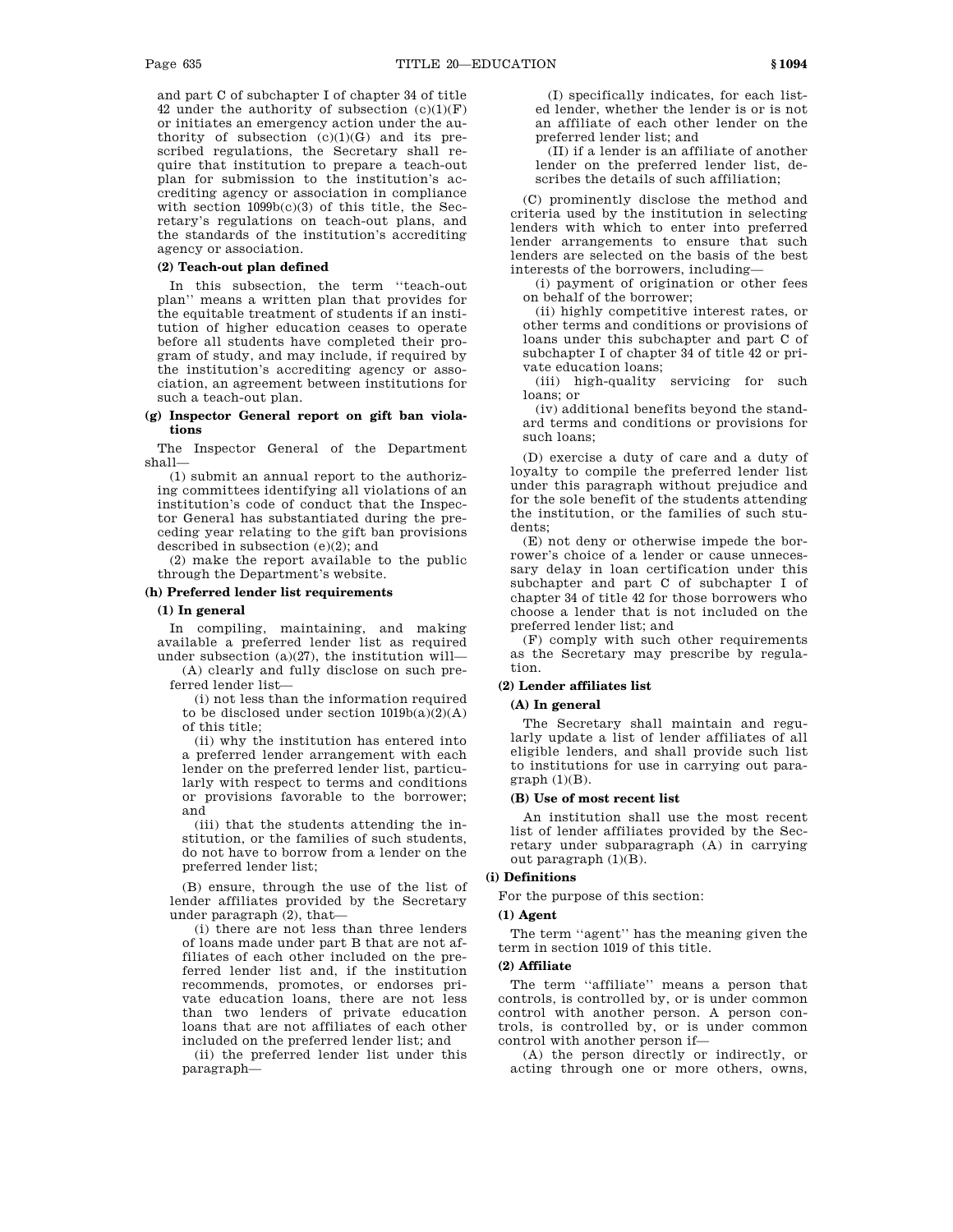controls, or has the power to vote five percent or more of any class of voting securities of such other person;

(B) the person controls, in any manner, the election of a majority of the directors or trustees of such other person; or

(C) the Secretary determines (after notice and opportunity for a hearing) that the person directly or indirectly exercises a controlling interest over the management or policies of such other person's education loans.

# **(3) Education loan**

The term ''education loan'' has the meaning given the term in section 1019 of this title.

#### **(4) Eligible institution**

The term ''eligible institution'' means any such institution described in section 1002 of this title.

## **(5) Officer**

The term ''officer'' has the meaning given the term in section 1019 of this title.

# **(6) Preferred lender arrangement**

The term ''preferred lender arrangement'' has the meaning given the term in section 1019 of this title.

## **(j) Construction**

Nothing in the amendments made by the Higher Education Amendments of 1992 shall be construed to prohibit an institution from recording, at the cost of the institution, a hearing referred to in subsection (b)(2), subsection (c)(1)(D), or subparagraph  $(A)$  or  $(B)(i)$  of subsection  $(c)(2)$ , of this section to create a record of the hearing, except the unavailability of a recording shall not serve to delay the completion of the proceeding. The Secretary shall allow the institution to use any reasonable means, including stenographers, of recording the hearing.

(Pub. L. 89–329, title IV, §487, as added Pub. L. 99–498, title IV, §407(a), Oct. 17, 1986, 100 Stat. 1488; amended Pub. L. 101–239, title II, §§2003(c)(2), 2006(c), Dec. 19, 1989, 103 Stat. 2114, 2118; Pub. L. 101–542, title II, §205, Nov. 8, 1990, 104 Stat. 2387; Pub. L. 102–26, §2(c)(3), Apr. 9, 1991, 105 Stat. 124; Pub. L. 102–325, title IV, §490, July 23, 1992, 106 Stat. 625; Pub. L. 103–208, §2(h)(42), (43), Dec. 20, 1993, 107 Stat. 2478; Pub. L. 105–244, title I, §102(b)(4), title IV, §489(a), (b)(1), (c), Oct. 7, 1998, 112 Stat. 1622, 1750, 1751; Pub. L. 106–113, div. B, §1000(a)(4) [title III, §314], Nov. 29, 1999, 113 Stat. 1535, 1501A–266; Pub. L. 110–315, title IV, §493(a)(1)(A), (b)–(d), Aug. 14, 2008, 122 Stat. 3308, 3309–3317; Pub. L. 111–39, title IV, §407(b)(8), July 1, 2009, 123 Stat. 1952.)

#### REFERENCES IN TEXT

Title IV, referred to in subsec. (d), means title IV of the Higher Education Act of 1965, Pub. L. 89–329, which is classified generally to this subchapter and part C (§2751 et seq.) of subchapter I of chapter 34 of Title 42, The Public Health and Welfare. For complete classification of title IV to the Code, see Tables.

The Higher Education Amendments of 1992, referred to in subsec. (j), is Pub. L. 102–325, July 23, 1992, 106 Stat. 448. For complete classification of this Act to the Code, see Short Title of 1992 Amendment note set out under section 1001 of this title and Tables.

## PRIOR PROVISIONS

A prior section 1094, Pub. L. 89–329, title IV, §487, as added Pub. L. 96–374, title IV, §451(a), Oct. 3, 1980, 94 Stat. 1451; amended Pub. L. 99–272, title XVI, §16034, Apr. 7, 1986, 100 Stat. 356, related to program participation agreements, prior to the general revision of this part by Pub. L. 99–498.

#### **AMENDMENTS**

2009—Subsec. (a)(23)(A). Pub. L. 111–39, §407(b)(8)(A), made technical amendment to reference in original act which appears in text as reference to section 1973gg–2(b) of title 42.

 $(c)(1)(A)(i), (F), (H).$  Pub. L. 111–39, §407(b)(8)(B), substituted ''students receive'' for ''students receives'' in subpar. (A)(i) and ''paragraph (3)(B)'' for "paragraph  $(2)(B)$ " in subpars. (F) and  $(H)$ .

Subsec. (f)(1). Pub. L. 111–39, §407(b)(8)(C), substituted ''1099b(c)(3)'' for ''1099b(c)(4)''.

Subsec. (g)(1). Pub. L. 111–39, §407(b)(8)(D), substituted "subsection  $(e)(2)$ " for "subsection  $(f)(2)$ ".<br>2008—Subsec.  $(a)(23)(C)$ . (D). Pub. L. 110-315.

2008—Subsec.  $(a)(23)(C)$ , (D). Pub. L.  $§493(a)(1)(A)(i)$ , realigned margins of subpar. (C) and added subpar. (D).

Subsec. (a)(24) to (29). Pub. L. 110–315, §493(a)(1)(A)(ii), added pars. (24) to (29).

Subsec. (c)(1)(A)(i). Pub. L. 110–315, §493(b), inserted before semicolon at end '', except that the Secretary may modify the requirements of this clause with respect to institutions of higher education that are foreign institutions, and may waive such requirements with respect to a foreign institution whose students receives less than \$500,000 in loans under this subchapter and part C of subchapter I of chapter 34 of title 42 during the award year preceding the audit period''.

Subsecs. (d) to (h). Pub. L. 110–315, §493(c)(2), added subsecs. (d) to (h). Former subsecs. (d) and (e) were redesignated (i) and (j), respectively.

Subsec. (i). Pub. L. 110–315,  $\frac{9493(c)}{1}$ , (d), redesignated subsec. (d) as (i), substituted ''Definitions'' for ''Definition of eligible institution'' in heading, added pars. (1) to (3), inserted par. (4) designation and heading before definition of ''eligible institution'', and added pars. (5) and (6).

Subsec. (j). Pub. L. 110–315, §493(c)(1), redesignated subsec. (e) as (j).

1999—Subsec. (a)(23)(C). Pub. L. 106–113 amended subpar. (C) generally. Prior to amendment, subpar. (C) read as follows: ''This paragraph shall apply to elections as defined in section 431(1) of title 2, and includes the election for Governor or other chief executive within such State).''

1998—Subsec. (a)(3)(B) to (D). Pub. L. 105–244, §489(a)(1), redesignated subpars. (C) and (D) as (B) and (C), respectively, and struck out former subpar. (B) which read as follows: ''the appropriate State review entity designated under subpart 1 of part G of this subchapter;''.

Subsec. (a)(4). Pub. L. 105–244, §489(a)(2), substituted ''subsection (c)'' for ''subsection (b)''.

Subsec. (a)(9). Pub. L. 105–244, §489(a)(3), substituted 'part B or C'' for "part B".

Subsec. (a)(14)(A), (B). Pub. L. 105–244,  $\frac{1}{9}$ 489(a)(4)(A), (B), substituted ''part B or C'' for ''part B''.

Subsec. (a)(14)(C). Pub. L. 105–244, §489(a)(4)(C), added subpar. (C).

Subsec. (a)(15). Pub. L. 105–244, §489(a)(5), substituted ''the State agencies'' for ''State review entities''.

Subsec. (a)(18). Pub. L. 105–244, §489(a)(6), amended par. (18) generally. Prior to amendment, par. (18) required institutions to cause an annual compilation to be prepared of revenues and expenses relating to men's and women's sports.

Subsec. (a)(21). Pub. L. 105–244, §489(a)(7), amended par. (21) generally. Prior to amendment, par. (21) read as follows: ''The institution will meet the requirements established by the Secretary, State postsecondary review entities, and accrediting agencies pursuant to part G of this subchapter.''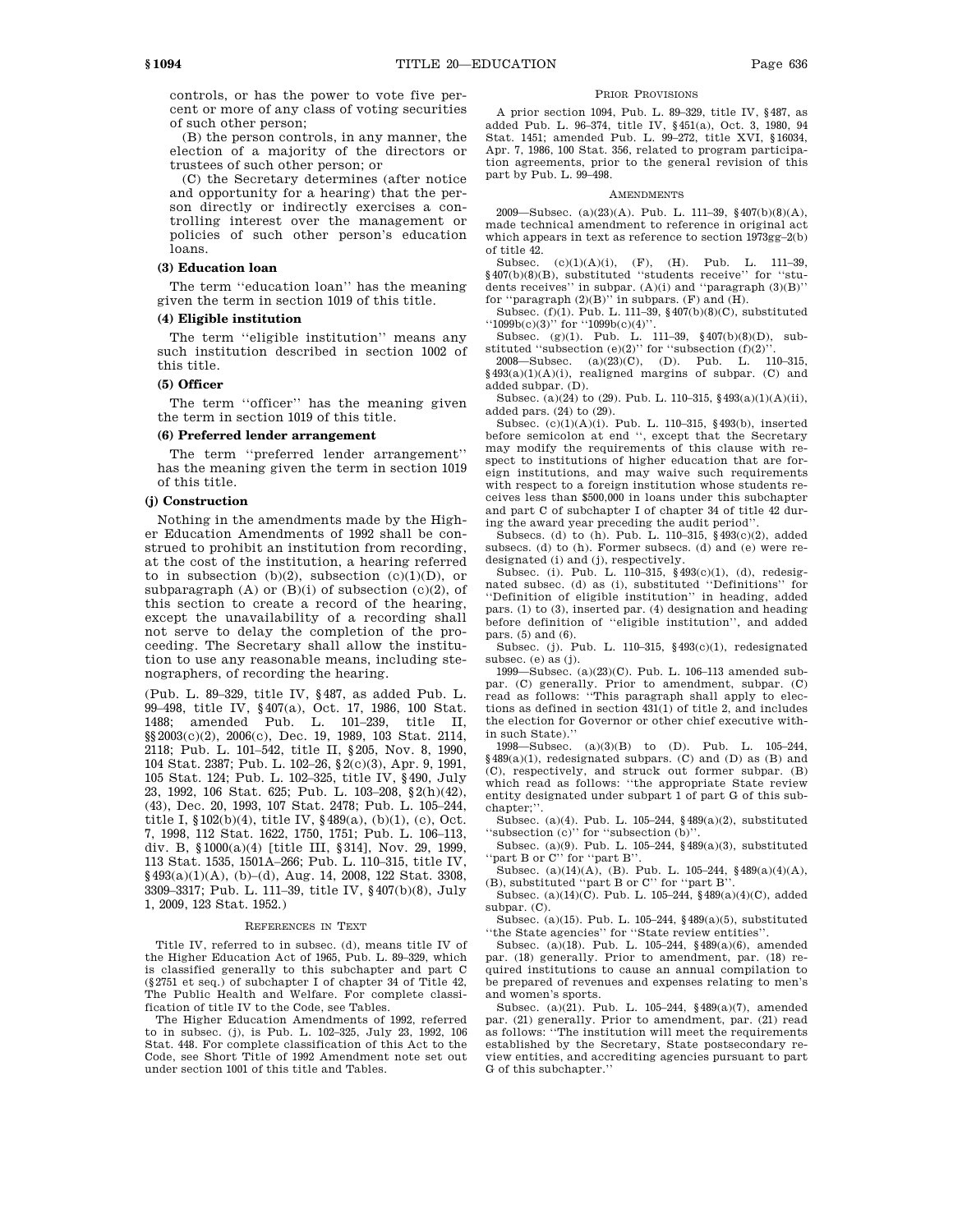Subsec. (a)(23). Pub. L. 105–244, §489(b)(1), added par. (23).

Subsec. (c)(1)(A)(i). Pub. L. 105–244, §489(c)(1)(A), substituted ''clauses (ii) and (iii)'' for ''clause (ii)'' and ''appropriate State agency notifying the Secretary under'' for ''State review entities referred to in'' and struck out "or" after semicolon.

Subsec. (c)(1)(A)(iii). Pub. L. 105–244, §489(c)(1)(B), (C), added cl. (iii).

Subsec. (c)(4). Pub. L. 105–244, §489(c)(2), struck out ", after consultation with each State review entity designated under subpart 1 of part G of this sub-

chapter,'' after ''shall publish''. Subsec. (c)(5). Pub. L. 105–244, §489(c)(3), substituted ''State agencies notifying the Secretary'' for ''State review entities designated''.

Subsec. (d). Pub. L. 105–244, §102(b)(4), substituted ''section 1002'' for ''section 1088''.

1993—Subsec. (a)(2). Pub. L. 103–208, §2(h)(42), struck out '', or for completing or handling the Federal Student Assistance Report'' after ''amount of such assistance''.

Subsec. (c)(1)(F). Pub. L. 103–208, §2(h)(43), substituted ''participation in any program under this subchapter and part C of subchapter I of chapter 34 of title 42 of an eligible institution,'' for ''eligibility for any program under this subchapter and part C of subchapter I of chapter 34 of title 42 of any otherwise eligible institution.

1992—Subsec. (a). Pub. L. 102–325, §490(f)(1), sub-

stituted "subpart 4" for "subpart 3".<br>Subsec. (a)(2). Pub. L. 102–325,  $§$ 490(f)(2), struck out ''provided for in section 1090(e) of this title'' after ''Report''.

Subsec. (a)(3). Pub. L. 102–325, §490(a)(1), inserted before period at end '', together with assurances that the institution will provide, upon request and in a timely fashion, information relating to the administrative capability and financial responsibility of the institution to—'' and added subpars. (A) to (D).

Subsec. (a)(8). Pub. L. 102–325, §490(a)(2), substituted ''application (A)'' for ''application,'' inserted '', and'' after ''advertisements'', and added subpar. (B).

Subsec. (a)(13) to (22). Pub. L. 102–325, §490(a)(3), added pars. (13) to (22).

Subsec. (b)(2). Pub. L. 102–325, §490(b)(1), struck out ''on the record'' after ''for a hearing''. Subsec. (c)(1). Pub. L. 102–325, §490(b)(2)(A), sub-

stituted ''shall'' for ''is authorized to'' in introductory provisions.

Subsec. (c)(1)(A)(i). Pub. L. 102–325, §490(c), substituted ''a financial audit of an eligible institution with regard to the financial condition of the institution in its entirety, and a compliance audit of such institution'' for ''a financial and compliance audit of an eligible institution,'' and ''on at least an annual basis'' for ''at least once every 2 years'' and inserted ''and shall be available to cognizant guaranty agencies, eligible lenders, State agencies, and the State review entities referred to in subpart 1 of part G of this subchapter'' after ''submitted to the Secretary''.

Subsec. (c)(1)(B). Pub. L. 102–325, §490(d)(1), inserted before semicolon at end '', including any matter the Secretary deems necessary to the sound administration of the financial aid programs, such as the pertinent actions of any owner, shareholder, or person exercising control over an eligible institution''.

Subsec. (c)(1)(C). Pub. L. 102–325, §490(d)(3), added subpar. (C). Former subpar. (C) redesignated (E).

Subsec. (c)(1)(D). Pub. L. 102–325, §490(d)(3), added subpar. (D). Former subpar. (D) redesignated (F).

Pub. L. 102–325, §490(b)(2)(B), struck out ''on the record'' after ''opportunity for hearing''.

Subsec. (c)(1)(E). Pub. L. 102-325,  $\S$ 490(d)(2), redesignated subpar. (C) as (E). Former subpar. (E) redesignated (G).

Subsec. (c)(1)(F). Pub. L. 102–325, §490(d)(2), redesignated subpar. (D) as (F). Former subpar. (F) redesignated (H).

Pub. L. 102–325, §490(b)(2)(C), struck out ''on the record'' after ''opportunity for a hearing''.

Subsec. (c)(1)(G). Pub. L. 102–325, §490(d)(2), redesignated subpar. (E) as (G). Former subpar. (G) redesignated (I).

Subsec. (c)(1)(H). Pub. L. 102–325, §490(d)(2), (4), redesignated subpar. (F) as (H) and substituted ''a third party servicer'' for ''an individual or an organization''.

Subsec. (c)(1)(I). Pub. L. 102-325,  $§$ 490(d)(2), (5), redesignated subpar. (G) as (I) and substituted ''a third party servicer'' for ''an individual or an organization''.

Subsec. (c)(2). Pub. L. 102–325, §490(d)(8), added par. (2). Former par. (2) redesignated (3).

Pub. L. 102–325, §490(b)(2)(D), struck out ''on the record'' after ''opportunity for a hearing'' in subpars.  $(A)$  and  $(B)(i)$ .

Subsec. (c)(3). Pub. L. 102–325, §490(d)(7), redesignated par. (2) as (3). Former par. (3) redesignated (4).

Pub. L. 102–325,  $\S\,490(\mathrm{d})(6),$  inserted '', after consultation with each State review entity designated under subpart 1 of part G of this subchapter,'' after ''shall publish''.

Subsec. (c)(4). Pub. L. 102–325, §490(d)(7), redesignated par. (3) as (4).

Subsec. (c)(5) to (7). Pub. L. 102–325, §490(d)(9), added pars. (5) to (7).

Subsec. (d). Pub. L. 102–325, §490(f)(3), substituted ''section 1088'' for ''section 1085(a)''.

Subsec. (e). Pub. L. 102–325, §490(e), added subsec. (e). 1991—Subsec. (a)(11). Pub. L. 102–26 substituted ''whose students receive financial assistance pursuant to section 1091(d) of this title,'' for ''which admits students on the basis of their ability to benefit from the education or training provided by such institution (as determined under section 1091(d) of this title),''.

1990—Subsec. (a)(12). Pub. L. 101–542 added par. (12).

1989—Subsec. (a)(11). Pub. L. 101–239, §2003(c)(2), added par. (11).

Subsec. (c)(1)(D). Pub. L. 101–239, §2006(c)(2), substituted '', any regulation'' for ''or any regulation'' and inserted ''or any applicable special arrangement, agreement, or limitation,''.

Subsec. (c)(1)(E) to (G). Pub. L. 101-239,  $\$2006(c)(3)$ , added subpars. (E) to (G).

#### EFFECTIVE DATE OF 2009 AMENDMENT

Amendment by Pub. L. 111–39 effective as if enacted on the date of enactment of Pub. L. 110–315 (Aug. 14, 2008), see section 3 of Pub. L. 111–39, set out as a note under section 1001 of this title.

#### EFFECTIVE DATE OF 2008 AMENDMENT

Pub. L. 110–315, title IV, §493(a)(1)(B), Aug. 14, 2008, 122 Stat. 3309, provided that: ''The amendment made by subparagraph (A) [amending this section] with respect to section 487(a)(26) of the Higher Education Act of 1965  $[20 \text{ U.S.C. } 1094(a)(26)$  (as added by subparagraph  $(A)$ ) shall apply with respect to any disciplinary proceeding conducted by an institution on or after the day that is one year after the date of enactment of this Act [Aug. 14, 2008].''

# EFFECTIVE DATE OF 1998 AMENDMENT

Amendment by Pub. L. 105–244 effective Oct. 1, 1998, except as otherwise provided in Pub. L. 105–244, see section 3 of Pub. L. 105–244, set out as a note under section 1001 of this title.

# EFFECTIVE DATE OF 1993 AMENDMENT

Amendment by Pub. L. 103–208 effective as if included in the Higher Education Amendments of 1992, Pub. L. 102–325, except as otherwise provided, see section 5(a) of Pub. L. 103–208, set out as a note under section 1051 of this title.

#### EFFECTIVE DATE OF 1991 AMENDMENT

Amendment by Pub. L. 102–26 applicable to any grant, loan, or work assistance to cover the cost of instruction for periods of enrollment beginning on or after July 1, 1991, see section 2(d)(1) of Pub. L. 102–26, set out as a note under section 1085 of this title.